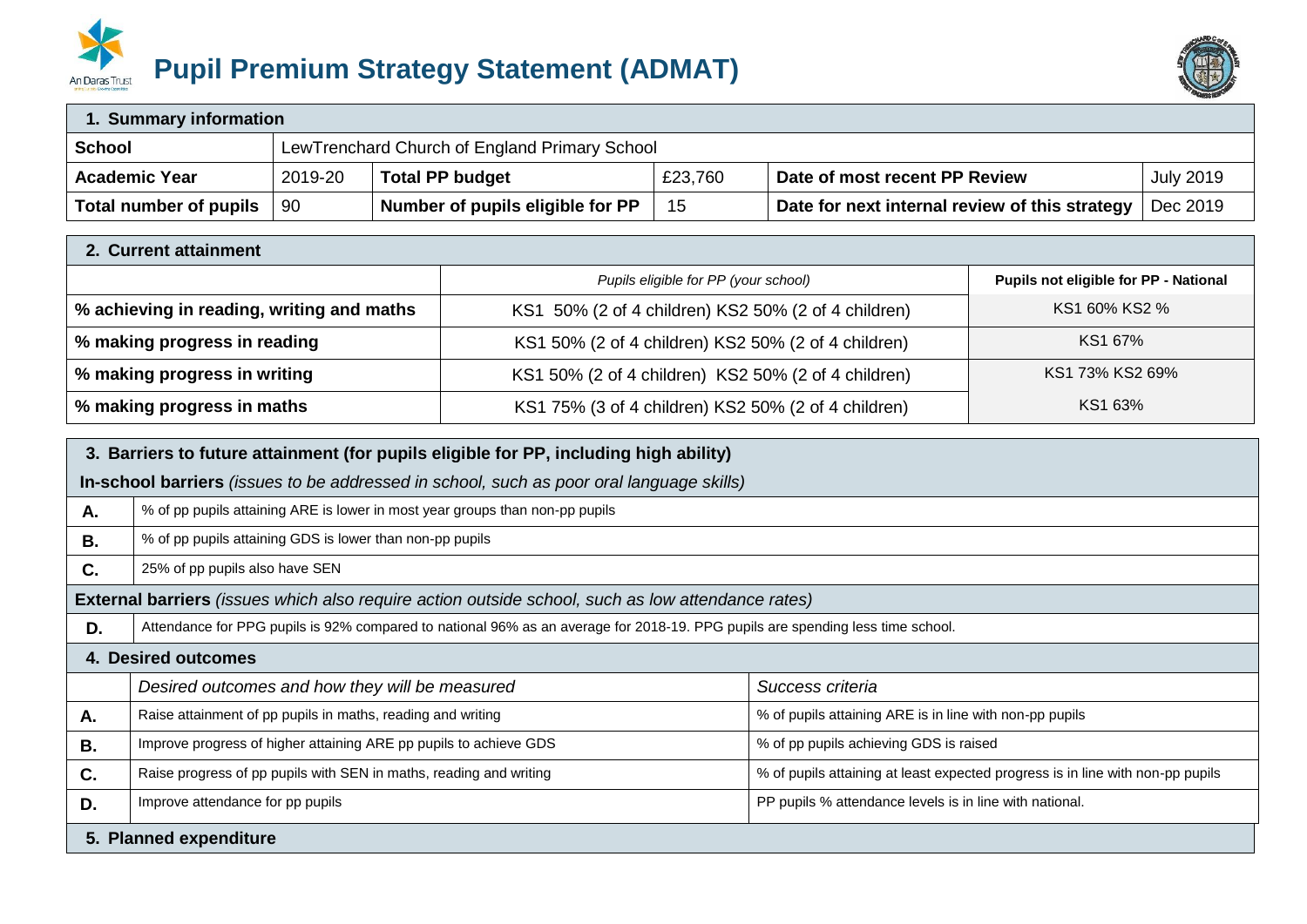## **Academic year £23,760**

The three headings below enable schools to demonstrate how they are using the pupil premium to improve classroom pedagogy, provide targeted support and support whole school strategies.

## **i. Quality of teaching for all**

| <b>Desired outcome</b>                                                                                                                                                           | Chosen action /<br>approach                                                                                                                                                                    | What is the evidence and rationale<br>for this choice?                                                                                                                                                                                                                                                                                                             | How will you ensure it is<br>implemented well?                                                                                                                                                                                 | <b>Staff lead</b>          | When will you review<br>implementation?                                                                                                                                         |  |
|----------------------------------------------------------------------------------------------------------------------------------------------------------------------------------|------------------------------------------------------------------------------------------------------------------------------------------------------------------------------------------------|--------------------------------------------------------------------------------------------------------------------------------------------------------------------------------------------------------------------------------------------------------------------------------------------------------------------------------------------------------------------|--------------------------------------------------------------------------------------------------------------------------------------------------------------------------------------------------------------------------------|----------------------------|---------------------------------------------------------------------------------------------------------------------------------------------------------------------------------|--|
| A. Improved progress<br>and attainment for pp<br>pupils                                                                                                                          | Focus teaching on PP<br>pupils through questioning<br>and feedback - live<br>marking - including<br>targeted deployment of in-<br>class TA support                                             | Pupils eligible for PP are making less<br>progress than other pupils in Key Stage 2.<br>We want to ensure that PP pupils can<br>achieve ARE and make better than expected<br>progress. We want to train teachers in<br>practices to provide stretch and ensure<br>engagement for these pupils.                                                                     | Subject leaders to analyse, monitor<br>and support staff to address<br>misconceptions and gaps in learning.<br>Model quality first teaching and<br>feedback strategies.<br>Teaching Assistant support to be                    | Maths and<br>English leads | <b>Termly</b><br>A half-day a $\frac{1}{2}$ term<br>release for Maths and<br>English leads. Supply<br>approximately £150 a<br>day.<br>$6 X £75 = £450$<br>£450 x 2 = £900 Total |  |
| B. Improved progress for<br>high attaining pupils                                                                                                                                | Use of new curriculum<br>planning structures to<br>ensure GDS provision is<br>planned for daily in all<br>learning. Teacher and<br>support staff training to<br>ensure this is<br>implemented. | High ability pupils eligible for PP are making<br>less progress than other higher attaining<br>pupils across Key Stage 2 in writing and<br>maths. We want to ensure that PP pupils<br>can achieve high attainment as well as<br>simply 'meeting expected standards'. We<br>want to train staff in practices to provide<br>stretch and engagement for these pupils. | targeted to classes with high pp pupil<br>numbers or classes where pp<br>attainment or progress is not in line<br>with national averages for non-pp<br>pupils. Improvement focus to be on<br>effective feedback and challenge. |                            |                                                                                                                                                                                 |  |
| <b>Total budgeted cost</b>                                                                                                                                                       |                                                                                                                                                                                                |                                                                                                                                                                                                                                                                                                                                                                    |                                                                                                                                                                                                                                |                            |                                                                                                                                                                                 |  |
| ii. Targeted support                                                                                                                                                             |                                                                                                                                                                                                |                                                                                                                                                                                                                                                                                                                                                                    |                                                                                                                                                                                                                                |                            |                                                                                                                                                                                 |  |
| <b>Desired outcome</b>                                                                                                                                                           | <b>Chosen</b><br>action/approach                                                                                                                                                               | What is the evidence and rationale<br>for this choice?                                                                                                                                                                                                                                                                                                             | How will you ensure it is<br>implemented well?                                                                                                                                                                                 | <b>Staff lead</b>          | When will you review<br>implementation?                                                                                                                                         |  |
| A. Improved progress<br>and attainment for pp<br>pupils<br>B. Improved progress for<br>high attaining pupils<br>C. Improved progress<br>and attainment for pp<br>pupils with SEN | Morning TA support in<br>classes for pp children<br>2 x morning TA's in KS1<br>and KS2 classes                                                                                                 | Providing extra support in class will enable<br>the class teacher or teaching assistant to<br>work closely with pp pupils addressing gaps<br>in learning through quality feedback.                                                                                                                                                                                 | Class teachers to deploy TAs to<br>support pp groups in class - planning<br>to reflect this. TAs to support with<br>questioning and feedback.                                                                                  | Class<br>teachers          | <b>Termly</b><br>14.75hrs per week<br>X 3 Tas<br>X weeks per year                                                                                                               |  |
| <b>Total budgeted cost</b>                                                                                                                                                       |                                                                                                                                                                                                |                                                                                                                                                                                                                                                                                                                                                                    |                                                                                                                                                                                                                                |                            | £17,696.25                                                                                                                                                                      |  |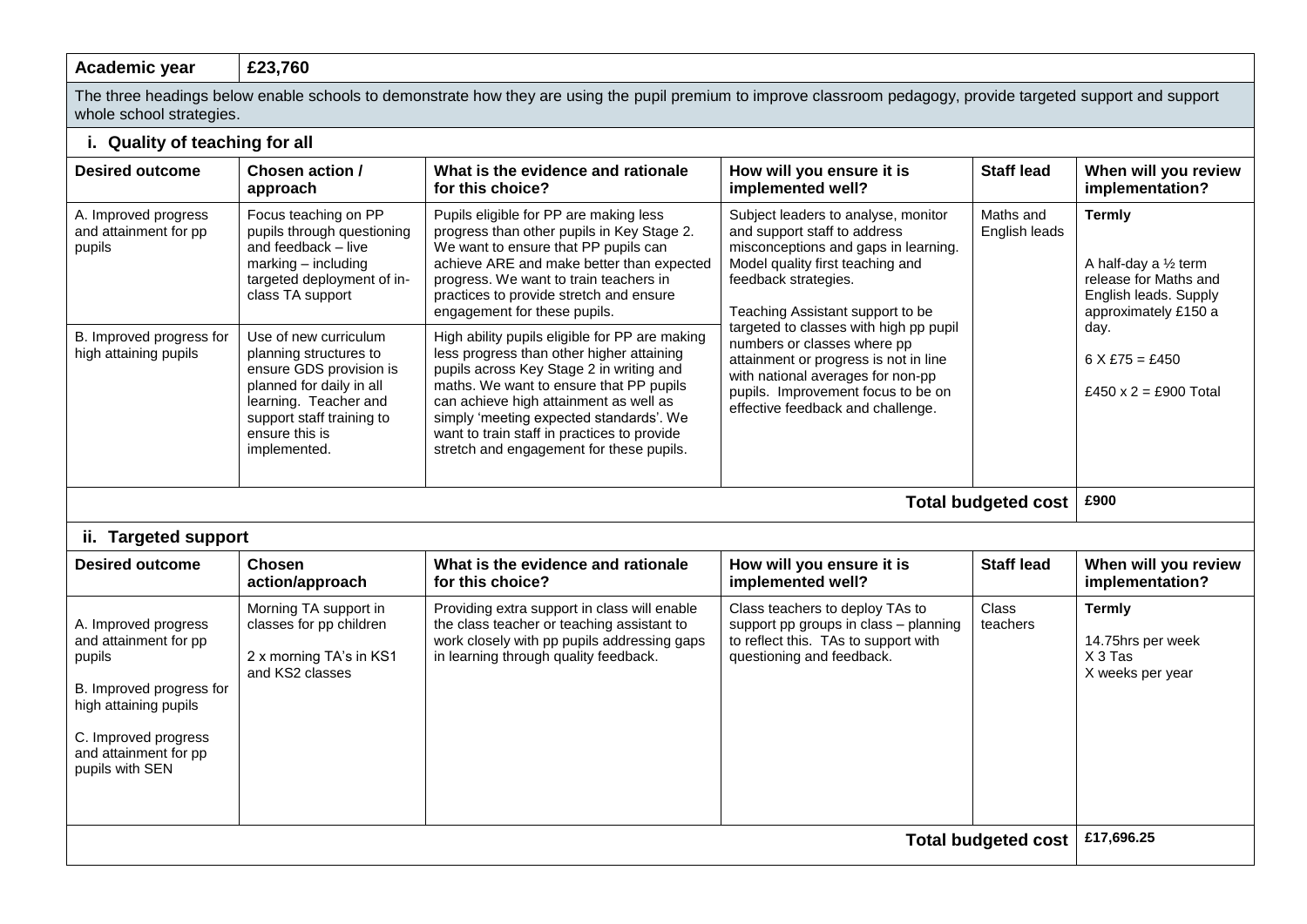| Other approaches<br>iii.                                                                                                                                                         |                                                                                                                                                |                                                                                                                                                                              |                                                                                                                                                                                                                                                                                                                                                                                      |                         |                                                                                                                                                                                                                |
|----------------------------------------------------------------------------------------------------------------------------------------------------------------------------------|------------------------------------------------------------------------------------------------------------------------------------------------|------------------------------------------------------------------------------------------------------------------------------------------------------------------------------|--------------------------------------------------------------------------------------------------------------------------------------------------------------------------------------------------------------------------------------------------------------------------------------------------------------------------------------------------------------------------------------|-------------------------|----------------------------------------------------------------------------------------------------------------------------------------------------------------------------------------------------------------|
| <b>Desired outcome</b>                                                                                                                                                           | Chosen<br>action/approach                                                                                                                      | What is the evidence and rationale<br>for this choice?                                                                                                                       | How will you ensure it is<br>implemented well?                                                                                                                                                                                                                                                                                                                                       | <b>Staff lead</b>       | When will you review<br>implementation?                                                                                                                                                                        |
| A. Improved progress<br>and attainment for pp<br>pupils<br>B. Improved progress for<br>high attaining pupils<br>C. Improved progress<br>and attainment for pp<br>pupils with SEN | TIS/Thrive support for pp<br>pupils                                                                                                            | Support for pupils emotionally. This is a<br>programme which has been independently<br>evaluated and shown to be effective in other<br>schools.                              | Organise timetable to ensure staff<br>delivering provision have sufficient<br>preparation and delivery time.<br>Carry-out baseline assessments to<br>identify gaps/monitor progress<br>through regular re-assessment<br>1:1 support specifically targeted to<br>identified pp pupils under-performing<br>SENDCO to support teachers to<br>target pp pupils with SEND<br>effectively. | SENCO/Head<br>of School | <b>Termly</b><br>On site PSA/Educational<br>Counselling Provision @<br>£45 per hour from<br>external provider<br>5 hours weekly = £225 $x$<br>17 weeks = $£3825$<br>(2 hours on top funded<br>via SEN funding) |
| D. Develop greater<br>engagement from<br>parents of pp pupils to<br>support children with<br>learning                                                                            | Specifically targeted<br>parents of pp pupils to<br>ensure they attend parent<br>consultation meetings and<br>parental engagement<br>sessions. | Research shows that greater parental<br>engagement increases pupil progress.<br>Working in partnership with parents will<br>enable each child to reach their full potential. | Ensure there at least three<br>opportunities per year for the class<br>teacher, pupil, carers and any other<br>adults involved with pupil's learning to<br>meet for 15 minutes to discuss pupil's<br>learning and net steps. Plan how<br>school and carers can work in<br>partnership to support pupils in<br>meeting learning targets.                                              | Head of<br>School       | <b>Termly</b><br>No allocated cost as will<br>form part of classroom<br>provision and be built into<br>classroom timetable for<br>the year.                                                                    |
| The remaining £1338.75 will be allocated for resources and to support access to enrichment                                                                                       |                                                                                                                                                |                                                                                                                                                                              |                                                                                                                                                                                                                                                                                                                                                                                      |                         | £1338.75                                                                                                                                                                                                       |
| <b>Total budgeted cost</b>                                                                                                                                                       |                                                                                                                                                |                                                                                                                                                                              |                                                                                                                                                                                                                                                                                                                                                                                      |                         | £3825                                                                                                                                                                                                          |
| <b>Total PPG Expenditure</b>                                                                                                                                                     |                                                                                                                                                |                                                                                                                                                                              |                                                                                                                                                                                                                                                                                                                                                                                      |                         | £23,760                                                                                                                                                                                                        |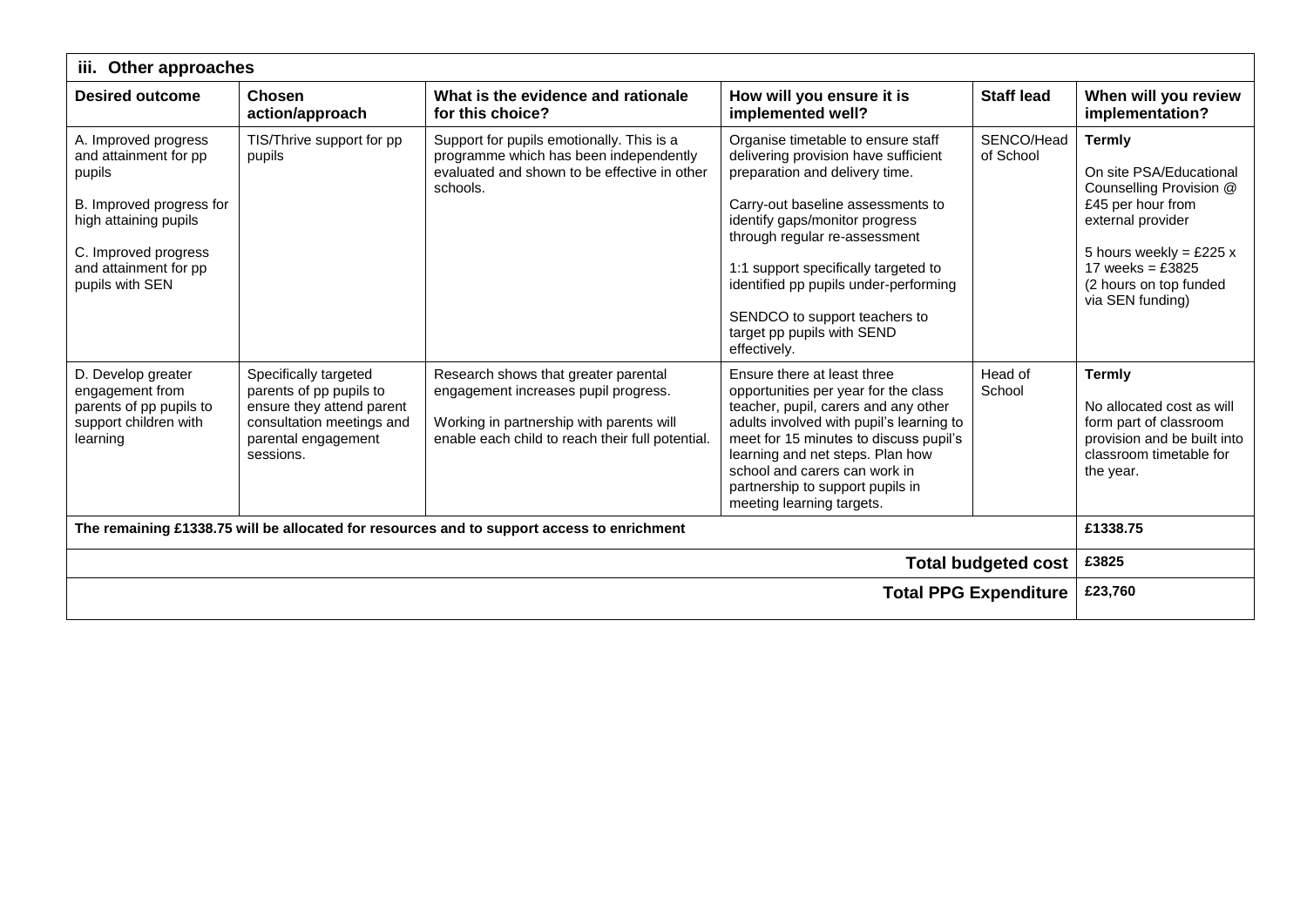| 6. Review of expenditure                                                                                                                                             |                                                                                                                                                                                                                                                                                                                                                                                                                                                                                                                                                                                                                                                                                                         |                                                                                                                                                                                                                                                                                                                                                                                                                                                                                                                                                                                                                                                                                                                                                                                                                                                                                                                                                                                                                                                                                                                                                                                                                                                                                                                                                                                                                   |                                                                                                                                                                                                                                                                                                                                                                                                                                                                                                                                                                                                                                                                                                                                                                                                                                                                                                                                                                                                                                                                                                                                                                                                                                                                                                                                                                                                                                                                                                                                                                                                                                                                                                                                                                       |                                                                                                            |  |  |
|----------------------------------------------------------------------------------------------------------------------------------------------------------------------|---------------------------------------------------------------------------------------------------------------------------------------------------------------------------------------------------------------------------------------------------------------------------------------------------------------------------------------------------------------------------------------------------------------------------------------------------------------------------------------------------------------------------------------------------------------------------------------------------------------------------------------------------------------------------------------------------------|-------------------------------------------------------------------------------------------------------------------------------------------------------------------------------------------------------------------------------------------------------------------------------------------------------------------------------------------------------------------------------------------------------------------------------------------------------------------------------------------------------------------------------------------------------------------------------------------------------------------------------------------------------------------------------------------------------------------------------------------------------------------------------------------------------------------------------------------------------------------------------------------------------------------------------------------------------------------------------------------------------------------------------------------------------------------------------------------------------------------------------------------------------------------------------------------------------------------------------------------------------------------------------------------------------------------------------------------------------------------------------------------------------------------|-----------------------------------------------------------------------------------------------------------------------------------------------------------------------------------------------------------------------------------------------------------------------------------------------------------------------------------------------------------------------------------------------------------------------------------------------------------------------------------------------------------------------------------------------------------------------------------------------------------------------------------------------------------------------------------------------------------------------------------------------------------------------------------------------------------------------------------------------------------------------------------------------------------------------------------------------------------------------------------------------------------------------------------------------------------------------------------------------------------------------------------------------------------------------------------------------------------------------------------------------------------------------------------------------------------------------------------------------------------------------------------------------------------------------------------------------------------------------------------------------------------------------------------------------------------------------------------------------------------------------------------------------------------------------------------------------------------------------------------------------------------------------|------------------------------------------------------------------------------------------------------------|--|--|
| <b>Previous Academic Year</b>                                                                                                                                        |                                                                                                                                                                                                                                                                                                                                                                                                                                                                                                                                                                                                                                                                                                         | 2018-19                                                                                                                                                                                                                                                                                                                                                                                                                                                                                                                                                                                                                                                                                                                                                                                                                                                                                                                                                                                                                                                                                                                                                                                                                                                                                                                                                                                                           |                                                                                                                                                                                                                                                                                                                                                                                                                                                                                                                                                                                                                                                                                                                                                                                                                                                                                                                                                                                                                                                                                                                                                                                                                                                                                                                                                                                                                                                                                                                                                                                                                                                                                                                                                                       |                                                                                                            |  |  |
| <b>Desired outcome</b>                                                                                                                                               | <b>Chosen</b><br>action/approach                                                                                                                                                                                                                                                                                                                                                                                                                                                                                                                                                                                                                                                                        | <b>Estimated impact:</b> Did you meet the<br>success criteria? Include impact on pupils<br>not eligible for PP, if appropriate.                                                                                                                                                                                                                                                                                                                                                                                                                                                                                                                                                                                                                                                                                                                                                                                                                                                                                                                                                                                                                                                                                                                                                                                                                                                                                   | <b>Lessons learned</b><br>(and whether you will continue with this approach)                                                                                                                                                                                                                                                                                                                                                                                                                                                                                                                                                                                                                                                                                                                                                                                                                                                                                                                                                                                                                                                                                                                                                                                                                                                                                                                                                                                                                                                                                                                                                                                                                                                                                          | <b>Cost</b>                                                                                                |  |  |
| Improved progress and<br>attainment for pp pupils<br>Improved progress and<br>attainment for pp pupils<br>with SEN<br>Improved progress for<br>high attaining pupils | Focus teaching on PP<br>pupils through<br>questioning and<br>feedback<br>Targeted deployment<br>of in-class TA support<br>Ensure planning<br>shows challenge for<br>the more able.<br>Morning TA support in<br>classes for pp children<br>2 x morning TA's in<br>KS1 and KS2 classes<br>Weekly small group<br>interventions in<br>phonics, maths,<br>EGPS, reading and<br>writing for pp pupils<br>with experienced TA,<br>in addition to standard<br>lessons.<br>1 x Afternoon TA<br>across 2 KS2 classes.<br>TIS/Thrive support for<br>pp pupils<br>Specifically targeted<br>parents of pp pupils to<br>ensure they attend<br>parent consultation<br>meetings and parental<br>engagement<br>sessions. | Some PP pupils have made good progress, in<br>maths at KS 1, matching a comparable group of<br>non PP pupils. Progress is similar or slightly less<br>in writing and reading.<br>Attainment for PP pupils is still overall lower than<br>for non-PP pupils. However, there is a greater<br>proportion of PP pupils who are also SEN.<br>Learning behaviour of pupils significantly improved<br>through year. Reducing number of significant<br>incidents. Pupils' ability to approach testing with<br>resilience is improved.<br>50% of PP achieved combined in KS 2 this is<br>below the whole cohort but the cohort is small with<br>only 4 pupils.<br>25% PP pupils achieved GDS in 1 subject.<br>Attendance is still a whole school issue. EWO has<br>supported in tightening up procedures and<br>consequences.<br>EWO, family worker support, health and social<br>services are supporting specific families. For some<br>pp pupils this has improved attendance and<br>behaviour.<br>Educational therapist sessions have supported<br>pupils with behaviour or emotional needs. This has<br>had a positive impact on behaviour. Eg. Reduced<br>behaviour incidents and reduced fixed term<br>exclusions.<br>All pp pupils are attending residentials, trips and<br>swimming. Impact is on increased engagement<br>with the school/education. This has also impacted<br>on improved parental relationships. | Marking and feedback policy changed mid-year. The<br>new approach expects teachers and support staff to<br>focus in 'live-marking' on PP pupils first.<br>This approach will continue with other additional<br>training, implementation of a new curriculum.<br>Continuation and development of the capabilities<br>curriculum which focuses on providing<br>disadvantaged pupils with additional experiences will<br>support this approach.<br>New MAT vision has clear focus on the development<br>of strategies and curriculum that supports<br>improvement of attainment and progress of all pupils<br>but also specifically disadvantaged pupils.<br>TIS support has reduced behaviours and will<br>continue for targeted pupils as needed.<br>TA support in class in useful to enable teacher to<br>target specific pupils on boundary grades.<br>Additional teacher employed second half of the year<br>to support rapid improvement in key areas identified<br>from assessments.<br>TA interventions initially used to support<br>$\bullet$<br>improvement in reading. In class support has been<br>more effective at raising standards.<br>Attendance support has not yet significantly<br>improved attendance. Continue to try a range of<br>strategies to focus on this. In addition, longer parent<br>meetings enable discussions about this and increase<br>parent and pupil engagement with school. Trialled<br>with 3 classes this year - extend across the school.<br>School will continue to use TIS/PSA and EWO to<br>support this.<br>Targeted support with SF educational therapist to<br>continue to support pp pupils with additional needs -<br>particularly those on CAMHs waiting list or<br>behavioural issues that disrupt their learning. | £25,000<br>(additional<br>funding used on<br>pupils with SEN<br>and PP for<br>therapist and TA<br>support) |  |  |